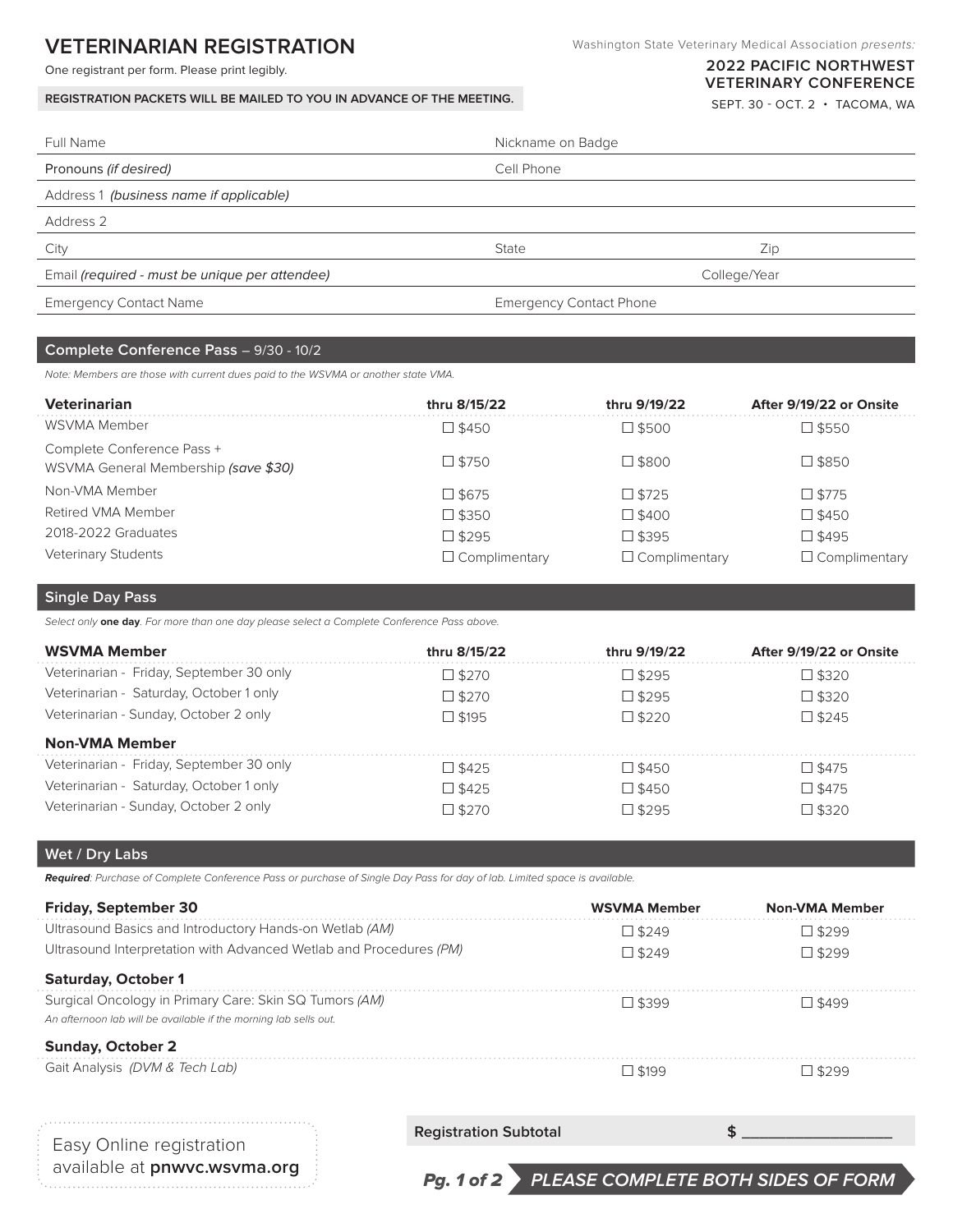| Which tracks do you plan on attending? - (for informational purposes only)                                                               |                                                                                                                  |                                                                                                                                                                                                                                                                                                                                 |
|------------------------------------------------------------------------------------------------------------------------------------------|------------------------------------------------------------------------------------------------------------------|---------------------------------------------------------------------------------------------------------------------------------------------------------------------------------------------------------------------------------------------------------------------------------------------------------------------------------|
| $\Box$ Small Animal $\Box$ Large Animal $\Box$ Equine $\Box$ Other $\Box$ Practice Management                                            |                                                                                                                  |                                                                                                                                                                                                                                                                                                                                 |
| Meals & Events - (required)                                                                                                              |                                                                                                                  |                                                                                                                                                                                                                                                                                                                                 |
| MEALS ARE INCLUDED WITH REGISTRATION BUT YOU MUST IDENTIFY WHICH DAYS YOU WILL ATTEND.                                                   |                                                                                                                  |                                                                                                                                                                                                                                                                                                                                 |
| Lunches<br>□ Friday, 9/30 - Box Lunch<br>□ Saturday, 10/1 - WSVMA Awards Lunch<br>(Non-Members Welcome)                                  | <b>Special Dietary Requirements</b><br>$\Box$ Vegetarian $\Box$ Gluten-Free $\Box$ Vegan                         | <b>Special Event</b><br>□ Friday, 9/30 - DJ Mixer Event (RSVP Required)<br>Enter your song request for the DJ!                                                                                                                                                                                                                  |
| Fun Run/Walk/Bike & Yoga                                                                                                                 |                                                                                                                  |                                                                                                                                                                                                                                                                                                                                 |
| □ Saturday, 10/1 - Fun Run / Walk / Bike                                                                                                 | No. of participants $\_\_\_\_\_\_\_\$ x \$25 ea.<br>Proceeds benefit the WSVMA Past Presidents' Scholarship Fund |                                                                                                                                                                                                                                                                                                                                 |
| □ Saturday, 10/1 - Morning Yoga                                                                                                          | No. of participants __________ x FREE                                                                            |                                                                                                                                                                                                                                                                                                                                 |
| <b>Guest Registration</b>                                                                                                                |                                                                                                                  |                                                                                                                                                                                                                                                                                                                                 |
| sessions, meals or entering the exhibit hall during the conference.                                                                      |                                                                                                                  | Spouses and children over 6 years old. Guest Registration includes lunches for guest(s) but you must identify which days guests will attend. NOTE: Guest<br>registration is not intended for veterinarians, technicians or veterinary staff (even if CE credit is not desired). Guest registration is needed by those attending |
|                                                                                                                                          |                                                                                                                  | Number of Guest _____ x \$150 ea. Total □ \$______                                                                                                                                                                                                                                                                              |
| Guest Name(s)                                                                                                                            | $\ket{1}$                                                                                                        | 2.1                                                                                                                                                                                                                                                                                                                             |
|                                                                                                                                          |                                                                                                                  |                                                                                                                                                                                                                                                                                                                                 |
| <b>Guest Lunches</b>                                                                                                                     |                                                                                                                  | <b>Guest Special Dietary Requirements:</b>                                                                                                                                                                                                                                                                                      |
| $\Box$ Friday, 9/30 - Box Lunch                                                                                                          |                                                                                                                  | $\Box$ Vegetarian $\Box$ Gluten-Free $\Box$ Vegan                                                                                                                                                                                                                                                                               |
| □ Saturday, 10/1 - WSVMA Awards Lunch                                                                                                    |                                                                                                                  |                                                                                                                                                                                                                                                                                                                                 |
| <b>Sponsor a Student</b>                                                                                                                 |                                                                                                                  |                                                                                                                                                                                                                                                                                                                                 |
| and the students cover the cost by sponsoring them.                                                                                      |                                                                                                                  | With veterinary student attendance expected to increase this year, the WSVMA needs your support in helping out your future colleagues. Help the WSVMA                                                                                                                                                                           |
| Suggested Donation $\square$ \$50                                                                                                        |                                                                                                                  |                                                                                                                                                                                                                                                                                                                                 |
| Other Amount $\square$ \$                                                                                                                |                                                                                                                  |                                                                                                                                                                                                                                                                                                                                 |
|                                                                                                                                          | <b>Sponsorship Subtotal</b>                                                                                      | $$^{\circ}$                                                                                                                                                                                                                                                                                                                     |
| <b>Payment Information</b>                                                                                                               |                                                                                                                  |                                                                                                                                                                                                                                                                                                                                 |
| Agreement found at pnwvc.wsvma.org/waiver. I understand my consent to follow this agreement is mandatory for participation in the event. |                                                                                                                  | I have read and agree to follow the terms and conditions in the 2022 Pacific Northwest Veterinary Conference (PNWVC) Liability Waiver and Participation                                                                                                                                                                         |
| <b>Please Print Legibly</b>                                                                                                              | <b>Total Payment</b>                                                                                             | \$                                                                                                                                                                                                                                                                                                                              |
| □ Check: Make payable to WSVMA (US Funds Only)                                                                                           |                                                                                                                  | Credit Card: □ MasterCard □ VISA □ AMEX                                                                                                                                                                                                                                                                                         |
| Name on card                                                                                                                             |                                                                                                                  | <b>CVV</b>                                                                                                                                                                                                                                                                                                                      |
| Card No.                                                                                                                                 |                                                                                                                  | Exp. Date                                                                                                                                                                                                                                                                                                                       |
| Billing address (if different)                                                                                                           |                                                                                                                  |                                                                                                                                                                                                                                                                                                                                 |
| Email receipt to:                                                                                                                        |                                                                                                                  |                                                                                                                                                                                                                                                                                                                                 |
| Signature                                                                                                                                |                                                                                                                  |                                                                                                                                                                                                                                                                                                                                 |
| <b>TO SUBMIT YOUR REGISTRATION:</b>                                                                                                      | <b>Email:</b> info@wsvma.org<br><b>Fax:</b> (425) 396-3192<br>Phone: (425) 396-3191                              | Mail: WSVMA<br><b>DVM</b><br>23515 NE Novelty Hill Rd.,<br>Ste. B221-337<br>Pg. 2 of 2<br>Redmond, WA 98053                                                                                                                                                                                                                     |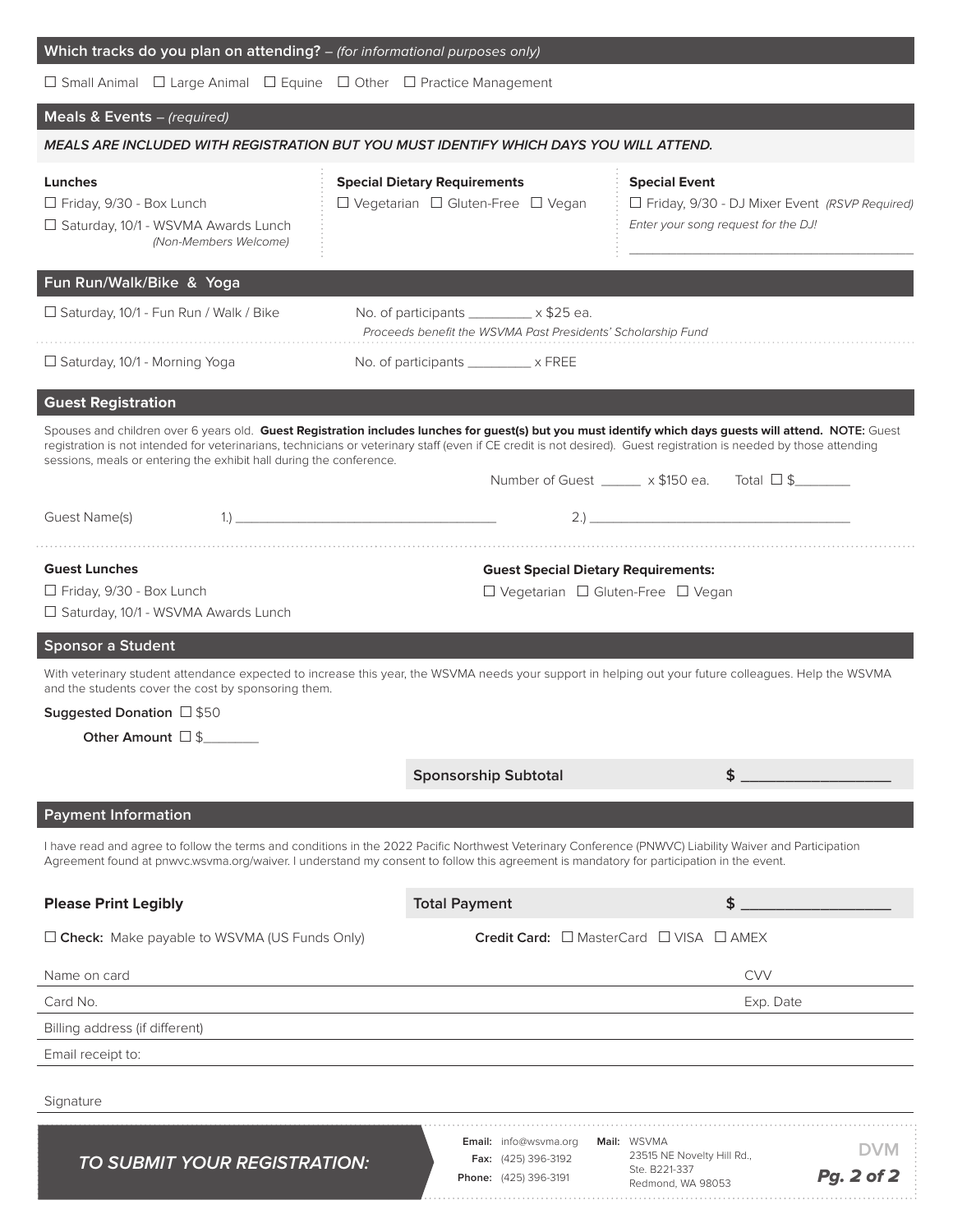# **2022 PACIFIC NORTHWEST VETERINARY CONFERENCE (PNWVC) ATTENDEE LIABILITY WAIVER AND PARTICIPATION AGREEMENT**

### **COVID-19:**

The Pacific Northwest Veterinary Conference (PNWVC) will follow all state and local requirements, our hotel, convention and event center COVID-19 policies, and the most current mask guidance from the Centers for Disease Control & Prevention (CDC) at the time of the event. Attendees and their guests ages five and older will be required to be fully vaccinated against COVID-19 or have obtained a negative result of a test for COVID-19 within 72 hours of the event. The WSVMA may change this policy at any time based on changing conditions in the COVID-19 pandemic and/or changes to city, county, state, or federal governmental policies. Questions surrounding this policy can be directed to the WSVMA office at info@wsvma.org or by calling (425) 396-3191.

By registering for the PNWVC 2022, I am acknowledging that I understand the highly contagious nature of Coronavirus/COVID-19, and that current medical knowledge of the virus, including its transmissibility and risk remains uncertain, particularly in light of evolving variants of the virus. Currently, there exists no cure for the virus, and that individuals with certain medical conditions may be at high risk for the disease.

I also understand that the CDC, as well as many other public health authorities, continue to recommend practicing social distancing, frequent hand washing, and the wearing of masks under certain circumstances, even for persons who may have been vaccinated for the virus.

Although PNWVC, WSVMA, WSAVT, Greater Tacoma Convention Center, and Marriott Hotels may have in place preventative measures based on current CDC and governmental guidance in order to reduce the possible spread of Coronavirus/COVID-19 at PNWVC 2022, I understand and acknowledge that neither PNWVC, WSVMA, WSAVT, Greater Tacoma Convention Center, and Marriott Hotels are able to guarantee that these preventative measures will prevent the transmission of the virus, infection and/or illness. I further acknowledge and understand that PNWVC, WSVMA, WSAVT, Greater Tacoma Convention Center, and Marriott Hotels cannot guarantee that I will not become infected with the Coronavirus/COVID-19 while attending PNWVC 2022. Nor is it possible, given the state of current knowledge regarding the virus, to eliminate all risk of transmission and the potential health consequences of such exposure.

I also understand that the risk of becoming exposed to and/or infected by the Coronavirus/COVID-19 may result from the actions, omissions or negligence of myself and others, including, but not limited to on-site contractors, venue staff and guests, other meeting attendees, and their families, as well as members of the general public who I may come in contact with while traveling to and from, and while attending the PNWVC.

#### **ASSUMPTION OF RISK**

I have read and understand the above risks and warnings concerning COVID-19 and I nevertheless expressly assume all of the aforementioned risks including the risk of being exposed to, contracting, and/or spreading COVID-19, in order to be able to attend and participate in person at the PNWVC from September 30 – October 2, 2022.

Furthermore, I understand that PNWVC may immediately remove or prohibit me from in person activities at the PNWVC if I exhibit symptoms associated with COVID-19, or if I fail to comply with any safety procedures stipulated by PNWVC, WSVMA, WSAVT, Greater Tacoma Convention Center, or Marriott Hotels. By agreeing to this Notice and Release, I voluntarily assume all of the aforementioned risks including, without limitation, any exposure to, or infection by, COVID-19, and hereby release and agree to hold PNWVC, WSVMA, WSAVT, Greater Tacoma Convention Center, and Marriott Hotels harmless from and waive on behalf of myself, my heirs, and any personal representatives, any and all causes of action, claims, demands, damages, costs, expenses and compensation for damage or loss to myself and/or property that may be caused by any act, or failure to act of PNWVC, WSVMA, WSAVT, Greater Tacoma Convention Center, and Marriott Hotels. Furthermore, by this Notice and Release, I intend to discharge PNWVC, WSVMA, WSAVT, Greater Tacoma Convention Center, and Marriott Hotels, its officers, directors, employees, volunteers, representatives, and contractors, from any liability or claim that I, my heirs, or any personal representatives may have against any of them with respect to any bodily injury, illness, death, medical treatment or property damage that may arise from, or in connection to my participation in the PNWVC 2022.

# **CODE OF CONDUCT**

WSVMA is committed to providing a safe, productive, and welcoming environment for all meeting participants and staff. All participants, including, but not limited to, attendees, speakers, volunteers, exhibitors, staff members, service providers, and all others are expected to abide by this Code of Conduct. This Policy applies to all WSVMA meeting-related events,

including those sponsored by organizations other than WSVMA but held in conjunction with WSVMA events, on public or private platforms.

WSVMA has zero-tolerance for any form of discrimination or harassment, including but not limited to sexual harassment by participants or our staff at our meetings. If you experience harassment or hear of any incidents of unacceptable behavior, WSVMA asks that you inform Candace Joy, Chief Executive Officer, candacejoy@wsvma.org or 800-399-7862, so that we can take the appropriate action.